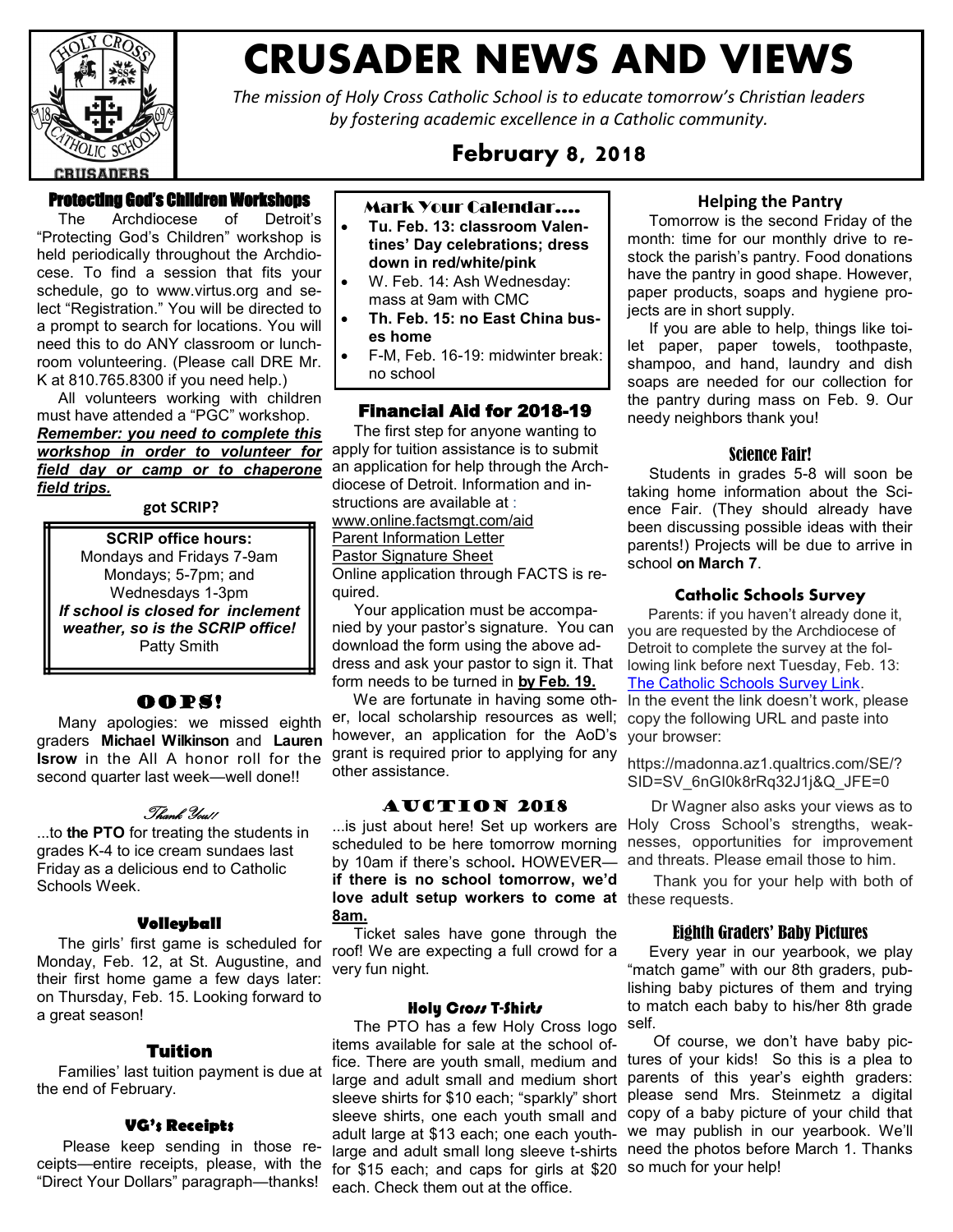# Please Keep In Your Prayers…

…art teacher Mrs. Brennan who is recovering from an injury to her foot.

#### OLR Appreciation Dinner

 OLR parish loves its volunteers! Save the date: the parish is planning an appreciation dinner for all volunteers on Friday, April 13 at the St. Catherine activity center. Anyone and everyone who volunteers for parish work is invited! The parish does ask you to RSVP so they have an accurate head count for the caterer. Contact the parish office (810.765.3568) to make your reservation or for more info.

#### **Open House**

...is Sunday, March 11 (1-3pm). Parents and student ambassadors will be sought to show prospective families through the school and answer their questions. Students' art and science fair projects will also be on display. Do you know someone who might be interested in joining our "family?"—invite them to the Open House!

#### Science Fair Display Boards

...are available in the office: \$4 each.

Student Highlights

#### Bingo Concessions

 Bingo concessions at the Wednesday bingo are back! But not for service credits: now bingo concessions will help you earn credit toward camp.

 Earnings from concessions will be prorated among concessions workers (by the number of bingos worked) and applied to their camp bills at the end of December 2018.

 One worker per Wednesday bingo will be needed beginning February 14. If you are interested or for more information please contact Tracy c/o the school office.

**PTO MEETS 6:30pm FEB. 13 in the teachers' room**

...for January:

✿ ☆

✿

 **Gwen Franks** is a returning prekindergarten ☆  $\star$  student. Gwen has a great sense of humor and her  $\star$  quiet smile is infectious! Gwen loves painting and playing in the sensory table at school. Mc Betsy and  $\frac{1}{2}$ Ms Jen love Gwen's eagerness during Circle ⊻ Time—she is great with participating in our songs X and naming letters, numbers and patterns.

☆ **Liam Guyor** is a 5-year-old with many interests. ☆ He enjoys going to the beach and playing with his toys. Liam likes to build and play cars with his friends in Kindergarten. His favorite color is green, and pizza is his favorite thing to eat. He likes to play ☆ jokes on his friends and teacher. Liam is a hard ⊻ worker and sets a good example for others at  $\star$  school. One day, Liam wishes he could have a dog ☆ for a pet.

☆ First grader **Emma Mensen's** favorite food is strawberries. Her favorite color is teal. She enjoys playing board games with her family. When she grows up, she wants to be a veterinarian. Emma is a great leader and helper in the classroom. She is ☆ fiercely loyal to her friends, and always stands up for what is right. ✿

 **Ava Mensen** is a hard working second grad-☆  $\star$  er. When she is not in school Ava likes to play princess with her sister, Emma. Keep up the good  $\frac{1}{2}$  $\frac{1}{2}$ work! **Alex Ogden** likes to do reports on his ChromeBook in his free time and play soccer. His  $\overline{\mathbf{r}}$ favorite subject is math. Some day Alex will be an Olympic soccer star!

☆ Third grader **Nikolai Wilson** wants to be a store owner who sells science stuff when he grows up. In school Nikolai likes religion and gym the best. Keep up the great work Nikolai.

 **Erin Wilson** is a hard working fourth grader! She loves to sing, dance, and play softball. In school she expresses her creativity in fine arts by participating in school plays and writing engaging stories in class. She has a contagious personality and enjoys school. Erin loves animals, especially dogs. Erin does a wonderful job participating at mass. She volunteers often to help out where she is needed. At home Erin enjoys quality time with her mom, dad, and her brother, Boyd. In her community, Erin runs a canned food drive with great success. She is currently running a canned food collection in school.

 Fifth grader **Ava DeVeny** is a hard working young lady with a true Christian attitude. She is always willing to help others and always speaks in a kind, gentle voice. Ava steps up to face any challenge presented.

 **Gemma Downey** is an energetic sixth grader with a neat sense of humor. She works hard to do her very best, while leaving room to help her friends. Gemma's ability to think outside the box adds to class discussions.

 Seventh grader **Rebecca Goulette** is funny, kind, and very hardworking. She plays volleyball and basketball at Holy Cross. Rebecca's favorite class is ELA, and she loves to eat burritos!

 Eighth grader **Michael Wilkinson** enjoys Algebra class at Cardinal Mooney. He also enjoys life science and biology. During his spare time Michael plays hockey for the Port Huron Fury. He also enjoys tennis, baseball, and basically all sports! If given the choice to visit any continent, Michael would revisit Australia because of its diverse landscape and characteristics. Michael's ideal career would be as an anesthesiologist.